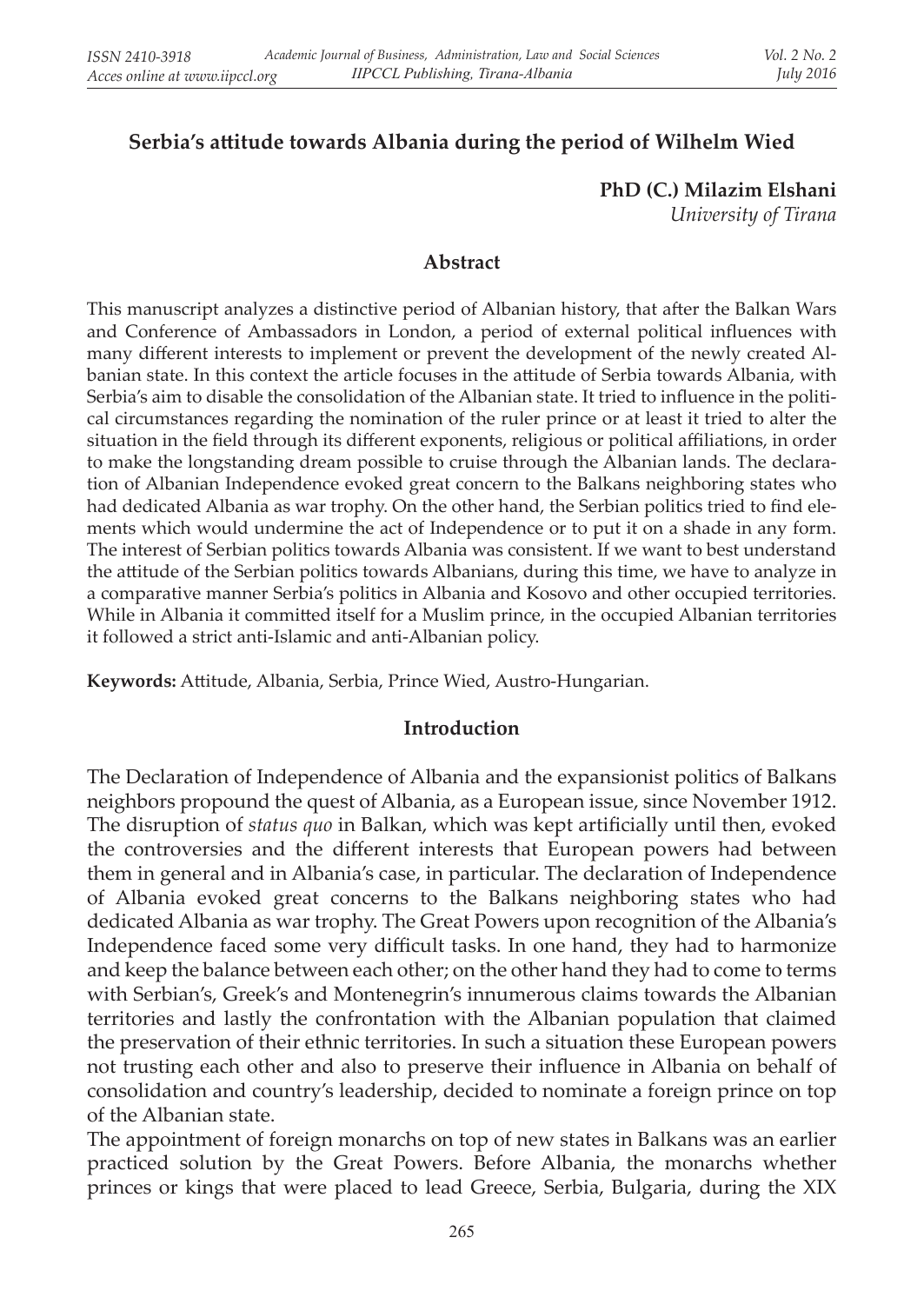century were progeny of the largest European Empires (Puto, 119). Actually, to appoint a foreign prince to lead Albania, at the end of 1912, was compiled a long list of Princes eager for throne. Vienna and Rome as the most interested centers for Albania discussed and recommended a lot of candidates for the new post. The issue of the head of the throne of the new Albanian state was agreed after a lot of negotiations and diplomatic arrangements. There were more than 17 nominations presented for the throne. By Germans, as nominees were proposed: Duke Von Urach, Prince Karl Von Hohenzelern and Prince Wilhelm Von Wied, by French as a contender was proposed Duke Montpesier while Artur of Connagut was proposed as English nominee. Swedes proposed two nominees; Princes Duke Soedermanland and Duke Westgothland. The Ottomans proposed Burhan Edin and Abdyl Mexhid as well as another Egyptian nominee, Ahmed Fuad. A contender was also Alandro Kastrioti professed as "Skanderbeg successor" and prince Gjika of Rumania and some others (Puto, 1978, 566). It is less known but also interesting the fact that Montenegro, a small state, kept hope to take the Albanian throne. It even kept contacts with some inhabitants of North Albania who visited Cetinje and as a gift for their support they took money and weapons. Nevertheless, the Great Powers wanted an independent Albania controlled by them and not an extended Montenegro. It is obvious that the proposals and the nominations were heterogeneous with Christian and Muslim Princes that expressed the different interests from the religious perspective in Albania. By evidence of German ambassador in Vienna, Çirski, the idea for Wied was first manifested by Fazli Pashë Toptani who announced it to the Romanian ambassador in Vienna since  $10<sup>th</sup>$  of January1913. In Bucharest this idea was welcomed since Wied was the nephew of the Queen of Romania (Shala, 2006, 262). However, for the definite arrival of Wied as Prince of Albania in the European and Albanian press was not written until September of 1913. Serbia as one of the most interested parties for the Albanian territories was very active in its politics about the appointing of the ruler Prince in Albania.

In the beginning of November 2013, the minister of Foreign Affairs of Romania made clear to the delegate of Serbia in Bucharest, Ristic, that the case of the appointment of Prince Wied in Albanian's throne was coming to an end (Shala, 2006, 263). On 8<sup>th</sup> November 1913, the King of Romania was notified regarding the approval that the Great Powers provided for Wied to be nominated as a Ruler in Albania (Rappaportii, 1928, 35). The interest of Serbia for the nomination of the Prince and the flow of events in Albania was so great that the Serbian press, respectively, the newspaper "Trgovinski Gllasnik" two days prior the official announcement was given to the King of Romania, published an article with ironic title "First-Head of Tribes" (Trgovinski Glasnik, 07.09.1913), alluding allegedly in the tribal and background character of Albanians. The interest of Serbian politics towards Albania was consistent. The Serbian politics tried in every manner to find elements that would harm the act of Albanian Independence or would put it in any kind of shadow. The act of nomination of the prince represented a chance that should be exploited in the political meaning from the Serbian diplomacy.

Consequently, on 28th November 2013, the Great Powers proclaimed the nomination of prince Wied as the King of Albania, the Serbian representatives from Thessaloniki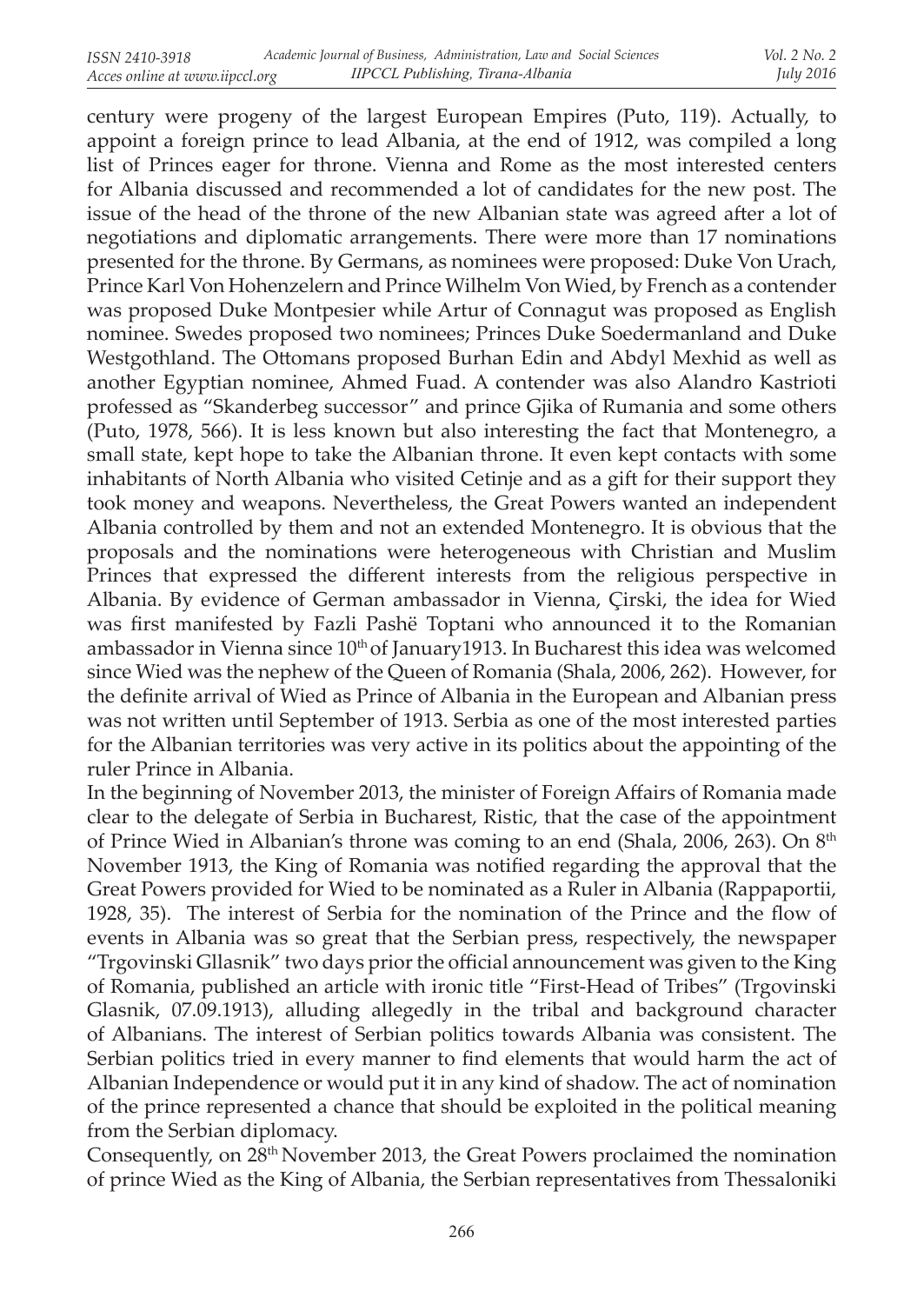and Bucharest announced happily for the selection of Durrës as capital of Wied considering a victory of their exponent Esat Toptani and as a fist for the Government of Ismail Qemali, which had its headquarters in Vlora. The monitoring of European politics for the nomination of the prince in Albania and the possibility to revoke it was a priority of the Serbian diplomacy during the whole time. Prior to having received the power in Albania by Wied, the Serbian diplomacy tried to coordinate the issues between different Albanian exponents to influence the flow of events. On 8 December 1913, the Serbian official Qirkovic reported to Pashic for the arrival of an Albanian group in Belgrade who were sent there by Esat Pasha and Ahmet Myftari of Mat. The Albanians who visited Belgrade in this period were Arif Hiqmeti from Llojan of Kumanova village, Jusuf Beu from Oher, Ali Beu colonel and close friend of Esat Pasha and of Abdurrahman Efendi from Mat (Shala, 2006, 267). This delegation remained in Belgrade for four to five days (approximately until 15 December) with expenses of Qirkovic and Pashic. Returning from Belgrade these missionaries started the action in the favor of nominating Burhan Edin as prince of Albania. Even though Prince Wied had been already appointed as a Ruler of Albania with this act they wanted to prevent the process of taking of the power. Arif Hiqmeti with his mercenaries requested from the Serbian soldier in Dibër; machine guns, rifles, cannonballs and ammunitions to be prepared in fratricidal actions. Regarding the implications of Serbia, there were some writings from the Vienna press, among them there was a writing that the Serbian consul in Vlora, Gavriloviç requested for some time to avoid every contact with Esat Pashë Toptani since even the foreign representatives in Vlora and Durrës had figured out that Serbia was helping Esat Pasha. Seeing the determination of European powers to support Wied, the Serbian Prime Minister Pashiç formally agreed and did not express openly against him or or at least so it seemed.

Considering the actual situation and the Serbian attitude towards the act of Wied's nomination, we think that the Serbian policy acted in secret for the appointment of a Muslim leader in Albania who would somehow be related to its interests. Essentially, Serbia was not for any Prince but in the best case for it, he should have been someone from the Muslims keeping alive the hope for a religious war surging. If we want to best understand the attitude of the Serbian politics towards Albanians, during this time, we have to make comparisons between the politics it made in Albania and the politics it governed in Kosovo and other occupied territories. While in Albania it committed for a Muslim Prince, in the occupied Albanian territories it followed a strict anti-Islamic policy. Thus, the Montenegrin and Serbian armies since the autumn of 1912 had taken extremely repressive measures towards the both Albanian Muslims and Muslims converting them forcibly into orthodoxy and Slavism. The number of Albanians that were forcedly converted under the pressure of the Serbian invading structures reached several hundred. In Gjakova for example 1200 people were forcedly converted, in Peja and the suburbs around 10.200 people, among which an imam and a dervish. Multiple religious conversions followed also in Plava, Gucia, in Rugova, in Berane etc. Those who opposed the conversion into Christianity usually were shot to death (HPSH, 1996, 144).

It is believed that Serbia acted in parallel in two directions. In the diplomatic plan from abroad, it seemed to accept the international proposal, while from inside, in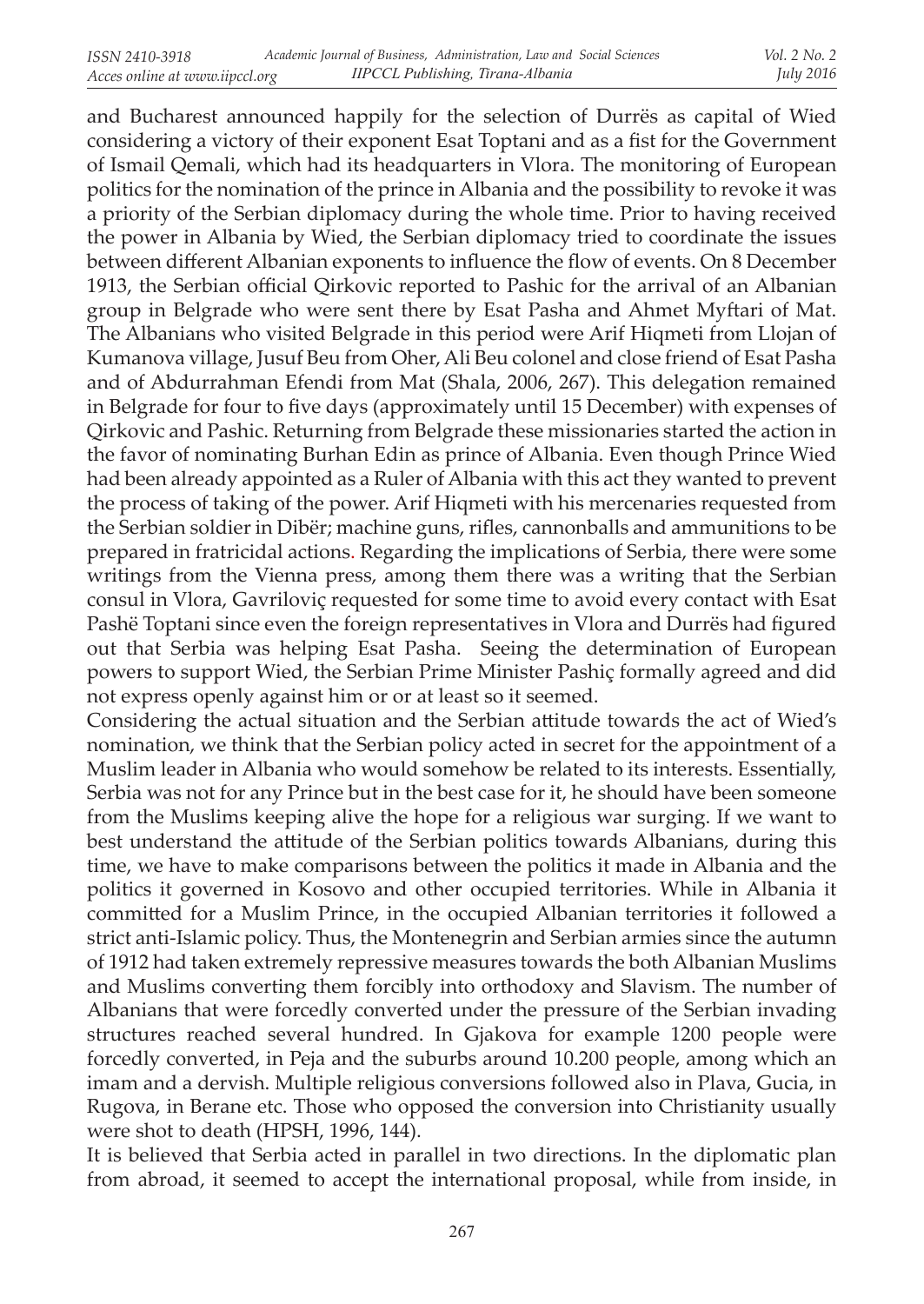the deceiving way it acted against this plan in cooperation with Albanian elements being exponents of its politics. However, international politics decided to remain consequential to its actions, during that period, and then Serbia returned to the action plan with Albanians by finding collaborators in the figure of Esat Pashe Toptani, Arfi Hikmeti, etc. Basically, Serbia was consequently intruding against the consolidation of the Albanian State. Pashic himself had declared in the Serbian Parliament that Albanians who fought for the liberation and independence of Albania were people that fought for foreign interest, whilst only Albanian agents who were paid by him were for 'cooperation' and 'friendly relations" (Shala, 2006, 267). According to the British documents who speak for the secrete Serbian actions in Albania, we come to understand that the intentions of Serb-Russians after the appointment of prince Wied, was to come out with the request for a Muslim prince in Albania, as a rivalry of the current ruler, aiming to a civil war in interest of Slavs (Duka, 2012, 530).

The political mechanism which Serbs relied on mostly in ration to Albanians was the religious disunity, which even at a time had started to acquire dangerous path. Serbian press continued to hold forth that the formation of the Albanian State with a protestant ruler heading the Muslim state was something unnatural. The outbreaking of the uprising in the Central Albania gave the possibility to Serbia to act more powerfully in this direction, even more that the patriotic volunteers from Kosova united with governmental forces against the rebellious insurgents. At this time, appears the name of Isa Boletini who headed a Kosovar unit what had come to support the government of Wied. By his shoulder he had Hasan Prishtina and Bajram Curri (Shpuza, 1986, 165). The Serbian politics against Albania, in religious bases, it seems it was understood better by the Austrian politics than by Albanian themselves. Austrian Representative at the International Control Commission, August Kral, addresses the Muslim insurgents at the Hills of Rashbull, who requested the father, i.e. the king, on words: "the father you are seeking was not ousted by Albanians, but he was ousted through war by your enemies, Serbs and Greeks. He was forced by himself to leave Albania. The things which you are committing are foolish, therefore you quit because Serbs will come and will slaughter you all". It is understood that August Kral was aware that Albanians had declared independence by themselves from the sultan, but, even though he had to deal with a group of Muslim fanatics, he declared that the sultan was not expelled by Albanians.

The rebellion of the Central Albania and the implication of Esat Pasha, gave the real possibility to the Serbian politics to be involved in those circumstances. Acting against the government of Prince Wid, it was in the interest of Serbia to ensure its influence to impel Esat Pasha to come to power. Actually, Esat himself had those dilemma concerning to which of the interested government, Italian, Osman or Serbian, will support and keep him in power. According to the Russian counselor in Belgrade, Serbia had an agreement with Esat (Vickers, 2008, 133). In fact, this agreement was done earlier and it consisted in the complete erasure of the works of Ismail Qemali, but now in new circumstances, old ties with Esat Pasha should function again.

As noticed, from the British secret documents, Serbs were extremely terrified by the fact that Muslim Albanians could be accorded with a Christian Prince, hence, they tried to change the situation (Duka, 2012, 532). Although Esat, had accepted Prince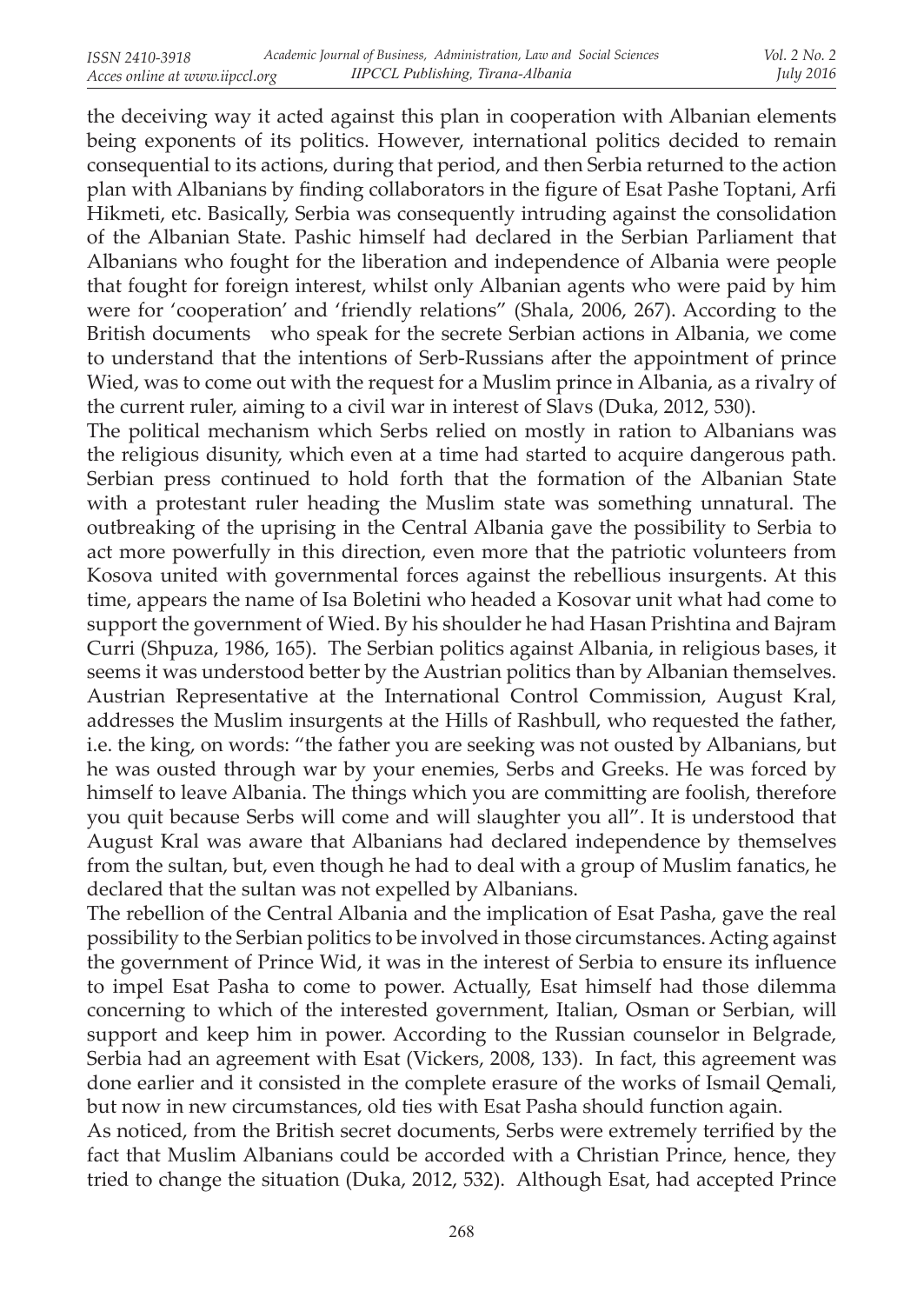Wied as a ruler, they hoped that their common intrigues will act against his power. Serbs in Albania, were obliged to follow both the actions of Italians and Austrians expressing thus their concerns toward them. Anti-Austrian feelings of Esat were known, until Italy had no eventual reason to suspend Esat. Austro-Hungary wanted to get rid of him, peculiarly for his ties with Serbia (Vickers, 2008, 138). Therefore, they reached to arrest him and send to Italy. Political chaos and consequent rebellions continued even after the alienation of Esat. In the end of July 1914, at the eve of the emerging of the First World War, Albania was in a severe political situation. The power of the Albanian government was limited only in Durres and Vlore. In Central Albania, was controlled by the rebels, south territories were under Greek oppression, provinces of northeast under continuous Serbian pressure, while Shkodra was under international forces administration.

Prince Wied made his last attempt to save his government. He also addressed to Great Powers with a request to implement the assurance they were committed to at the London Conference, to commonly guarantee the independence and sovereignty of Albania. Nevertheless, in those circumstances, when the First World War had started, prince Wied was forced to leave Albania, on 3<sup>rd</sup> of September 1914, after whole 181 unsuccessful ruling days. The departure of the prince did not mean that the Serbian politics towards Albania ceased. In October of the year 1914, when First World War had already started, Esat returned to Albania with the support of Italians and Serbs. He did not have any inconsiderable resistance of the government troops, due to the fact that most of the troops were in the south on the war against Greeks who had reoccupied Southern Albania. Esat used the gap, by the already departure of prince Wied, and he declared himself Head of the Government being depended on Serbs. Even in the following circumstances the main exponent of the Serbian politics remained Esat. He could keep under control parts of Central Albania, only through the support of the Serbian army who spread the war in the land of Albania by eventually transforming Albania in e battlefield for everybody.

But in early October 1914 as a result of Bulgaria's entry into the war Serbia's position was too weak. Faced with a combined offensive of the Austro-Bulgarian, Serbian army made a tragic retreat among mountain trails covered with snow to northern Albania. It is important to note that despite fresh memories of those sides that Albanians had to Serb atrocities they did not attack the Serbian exhausted convoys (Vickers, 2008, 144)& (Helmreich, 1938, 420-421).

 During 1916, quickly follow-up a series of events that enabled the Albanian land fragmentation. Esat Pasha without the support of the Serbian forces felt unsafe and was forced to flee to Paris, where with the help of the Serbs was proclaimed head of a government in exile. During spring Austro-Hungarian troops who were in pursuit of Serb forces took control of most of Middle and North Albania and by abandoned the Serbian influence in Albania and opening a new chapter in the survival of Albania in the battle of the new policy that will begin after the end of First World War in diplomatic offices of the Peace Conference in Paris.